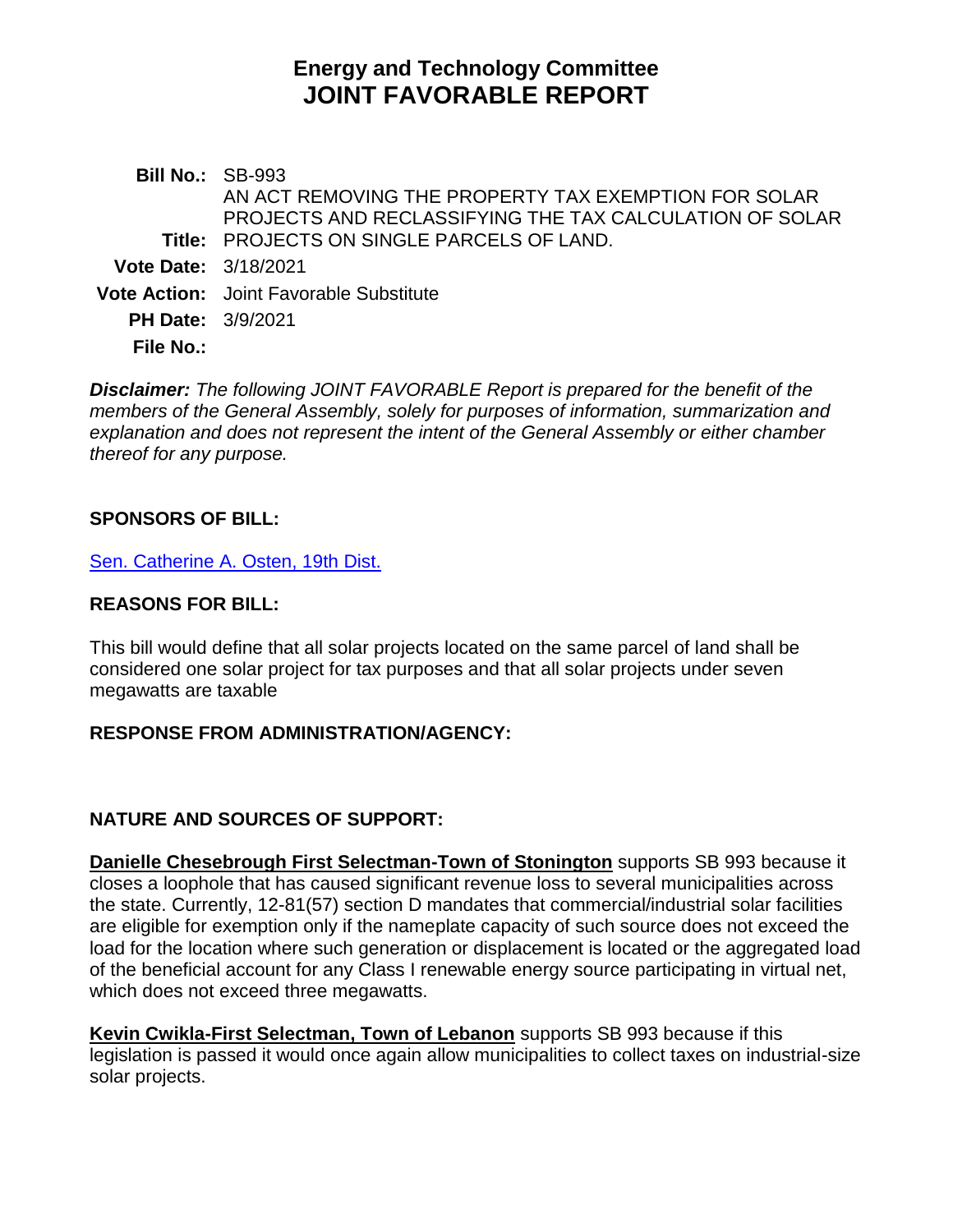**Betsy Gara, Executive Director-Connecticut Council of Small Towns** is in favor of SB 993 because it would close a loophole e in the existing law to ensure that municipalities can collect much-needed property taxes on large, industrial-size solar projects.

**William Herchel-CEO of Verogy** supports the removal of the property tax exemption for certain solar projects in the state; however, we believe that significant changes need to be made to the bill as drafted to effectuate (what we understand to be) the desired result. Specifically, the bill should:

- 1. Eliminate the property tax exemption for Virtual Net Metering ("VNM") projects. a. This eliminates the problematic result experienced by municipalities where a Virtual Net Metering project is hosted by one municipality but VNM credits are delivered elsewhere, leaving minimal benefit to the host municipality
- 2. Institute a fixed rate of property tax of \$5.00 per kW AC for solar projects that are designed to exceed the on-site annual usage
	- a. This ensures that every host municipality will be entitled to benefit from a solar project that exceeds onsite usage, including Virtual Net Metering projects
	- b. This ensures that there will be no ability to disaggregate projects on single parcels to avoid property taxation
	- c. This also ensures that municipalities will be on a level playing field for the deployment of future state-sponsored solar projects (SCEF, LREC/ZREC successor projects, future DEEP large-scale procurements). Varying mill rates will not create impediments to development in otherwise desirable development spaces (e.g. brownfields, landfills, etc. in congested urban areas)
	- d. This provides certainty to the solar industry which alleviates gaming in the statesponsored auction programs and ensures the best solar projects with lowest costs to ratepayers and greatest grid benefits will be awarded.

Specifically, this bill should not:

- 1. Eliminate the property tax exemption for behind-the-meter solar projects that are not designed to exceed on-site annual usage
	- a. This exemption for behind-the-meter solar projects is essential to the residential, commercial and industrial, and small municipal industry in the state.

**Connecticut State Senator Cathy Osten** supports SB 993 because This legislation seeks to clarify that certain solar entities will be subject to municipal taxation. By passing this legislation, we can fix this loophole and bring relief to municipalities that host said commercial facilities.

## **NATURE AND SOURCES OF OPPOSITION:**

**Arthur Helmus** opposes SB 993 because as drafted, this amendment would eliminate the property tax abatement for every residential or farm owner of a solar array in Connecticut unless the solar array is larger than 7 megawatts. Given that 7 MW is roughly equivalent to the size of a solar array sufficient to fully energize about 800 houses, I would venture that there is not one "single family dwelling, a multifamily dwelling consisting of two to four units or